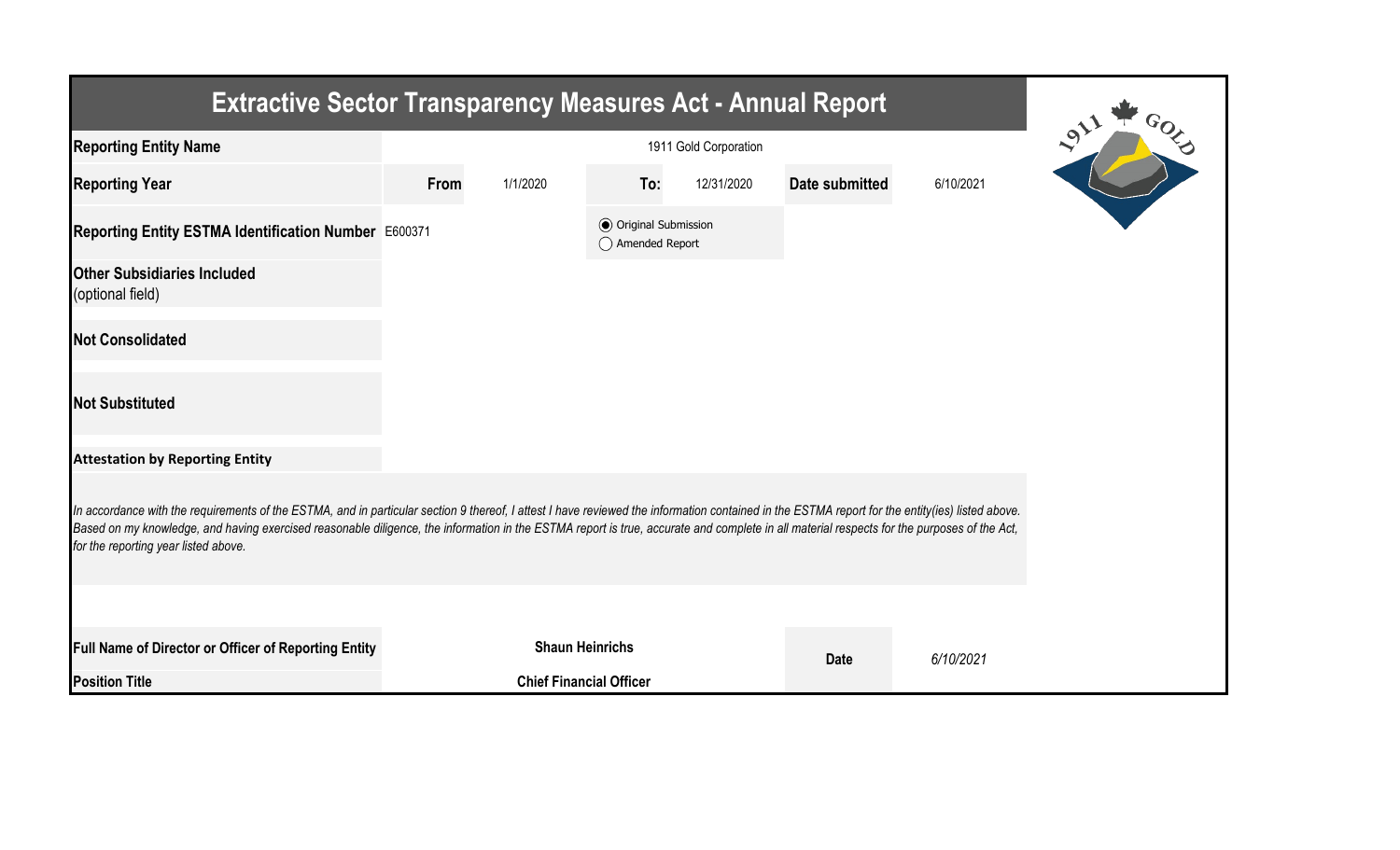| <b>Extractive Sector Transparency Measures Act - Annual Report</b> |                          |                                                                                 |                       |                  |         |                                |                |                  |                                               |                                      |                     |  |  |
|--------------------------------------------------------------------|--------------------------|---------------------------------------------------------------------------------|-----------------------|------------------|---------|--------------------------------|----------------|------------------|-----------------------------------------------|--------------------------------------|---------------------|--|--|
| <b>Reporting Year</b>                                              | From:                    | 1/1/2020                                                                        | To:                   | 12/31/2020       |         |                                |                |                  |                                               |                                      |                     |  |  |
| <b>Reporting Entity Name</b>                                       |                          |                                                                                 | 1911 Gold Corporation |                  |         | <b>Currency of the Report</b>  | CAD            |                  |                                               |                                      |                     |  |  |
| <b>Reporting Entity ESTMA</b>                                      |                          |                                                                                 |                       |                  |         |                                |                |                  |                                               |                                      |                     |  |  |
| <b>Identification Number</b>                                       |                          |                                                                                 | E600371               |                  |         |                                |                |                  |                                               |                                      |                     |  |  |
| <b>Subsidiary Reporting Entities (if</b>                           |                          |                                                                                 |                       |                  |         |                                |                |                  |                                               |                                      |                     |  |  |
| necessary)                                                         |                          |                                                                                 |                       |                  |         |                                |                |                  |                                               |                                      |                     |  |  |
|                                                                    |                          |                                                                                 |                       |                  |         |                                |                |                  |                                               |                                      |                     |  |  |
|                                                                    | <b>Payments by Payee</b> |                                                                                 |                       |                  |         |                                |                |                  |                                               |                                      |                     |  |  |
| <b>Country</b>                                                     | Payee Name <sup>1</sup>  | Departments, Agency, etc<br>within Payee that Received<br>Payments <sup>2</sup> | <b>Taxes</b>          | <b>Royalties</b> | Fees    | <b>Production Entitlements</b> | <b>Bonuses</b> | <b>Dividends</b> | Infrastructure<br><b>Improvement Payments</b> | <b>Total Amount paid to</b><br>Payee | Notes <sup>34</sup> |  |  |
| Canada -Manitoba                                                   | Town of Bissett          | <b>Bissett Community Council</b>                                                |                       |                  | 30,500  |                                |                |                  |                                               | 30,500                               |                     |  |  |
| Canada - Manitoba                                                  | Province of Manitoba     | Minister of Finance                                                             | 34,637                |                  |         |                                |                |                  |                                               | 34,637                               |                     |  |  |
| Canada -Manitoba                                                   | Province of Manitoba     | Minister of Finance - Dept of<br>Indigenous and Municipal Affairs               | 90,873                |                  |         |                                |                |                  |                                               | 90,873                               |                     |  |  |
| Canada -Manitoba                                                   | Province of Manitoba     | Minister of Finance - Dept of<br><b>Mineral Resources</b>                       |                       |                  | 27,681  |                                |                |                  |                                               | 27,681                               |                     |  |  |
| Canada -Manitoba                                                   | Province of Manitoba     | Manitoba Hydro                                                                  |                       |                  | 853,009 |                                |                |                  |                                               | 853,009                              |                     |  |  |
| Canada -Manitoba                                                   | Province of Manitoba     | Manitoba Public Insurance                                                       |                       |                  | 26,988  |                                |                |                  |                                               | 26,988                               |                     |  |  |
| Canada -Manitoba                                                   | Province of Manitoba     | <b>Workers Compensation Board</b>                                               |                       |                  | 48,374  |                                |                |                  |                                               | 48,374                               |                     |  |  |
| Canada -Manitoba                                                   | Province of Manitoba     | Minister of Finance - Real Estate<br>Services Division                          |                       |                  | 673     |                                |                |                  |                                               | 673                                  |                     |  |  |
| Canada -Manitoba                                                   | Province of Manitoba     | Minister of Finance -<br><b>Conservation and Climate</b>                        |                       |                  | 210     |                                |                |                  |                                               | 210                                  |                     |  |  |
| Canada -Manitoba                                                   | Province of Manitoba     | Agriculture and Resource<br>Development - Mining, Oil & Gas                     |                       |                  | 31,137  |                                |                |                  |                                               | 31,137                               |                     |  |  |
|                                                                    |                          |                                                                                 |                       |                  |         |                                |                |                  |                                               |                                      |                     |  |  |
|                                                                    |                          |                                                                                 |                       |                  |         |                                |                |                  |                                               |                                      |                     |  |  |
|                                                                    |                          |                                                                                 |                       |                  |         |                                |                |                  |                                               |                                      |                     |  |  |
|                                                                    |                          |                                                                                 |                       |                  |         |                                |                |                  |                                               |                                      |                     |  |  |
|                                                                    |                          |                                                                                 |                       |                  |         |                                |                |                  |                                               |                                      |                     |  |  |
|                                                                    |                          |                                                                                 |                       |                  |         |                                |                |                  |                                               |                                      |                     |  |  |
|                                                                    |                          |                                                                                 |                       |                  |         |                                |                |                  |                                               |                                      |                     |  |  |
|                                                                    |                          |                                                                                 |                       |                  |         |                                |                |                  |                                               |                                      |                     |  |  |
|                                                                    |                          |                                                                                 |                       |                  |         |                                |                |                  |                                               |                                      |                     |  |  |
|                                                                    |                          |                                                                                 |                       |                  |         |                                |                |                  |                                               |                                      |                     |  |  |
|                                                                    |                          |                                                                                 |                       |                  |         |                                |                |                  |                                               |                                      |                     |  |  |
|                                                                    |                          |                                                                                 |                       |                  |         |                                |                |                  |                                               |                                      |                     |  |  |
|                                                                    |                          |                                                                                 |                       |                  |         |                                |                |                  |                                               |                                      |                     |  |  |
|                                                                    |                          |                                                                                 |                       |                  |         |                                |                |                  |                                               |                                      |                     |  |  |
|                                                                    |                          |                                                                                 |                       |                  |         |                                |                |                  |                                               |                                      |                     |  |  |
|                                                                    |                          |                                                                                 |                       |                  |         |                                |                |                  |                                               |                                      |                     |  |  |
|                                                                    |                          |                                                                                 |                       |                  |         |                                |                |                  |                                               |                                      |                     |  |  |
| <b>Additional Notes:</b>                                           |                          |                                                                                 |                       |                  |         |                                |                |                  |                                               |                                      |                     |  |  |